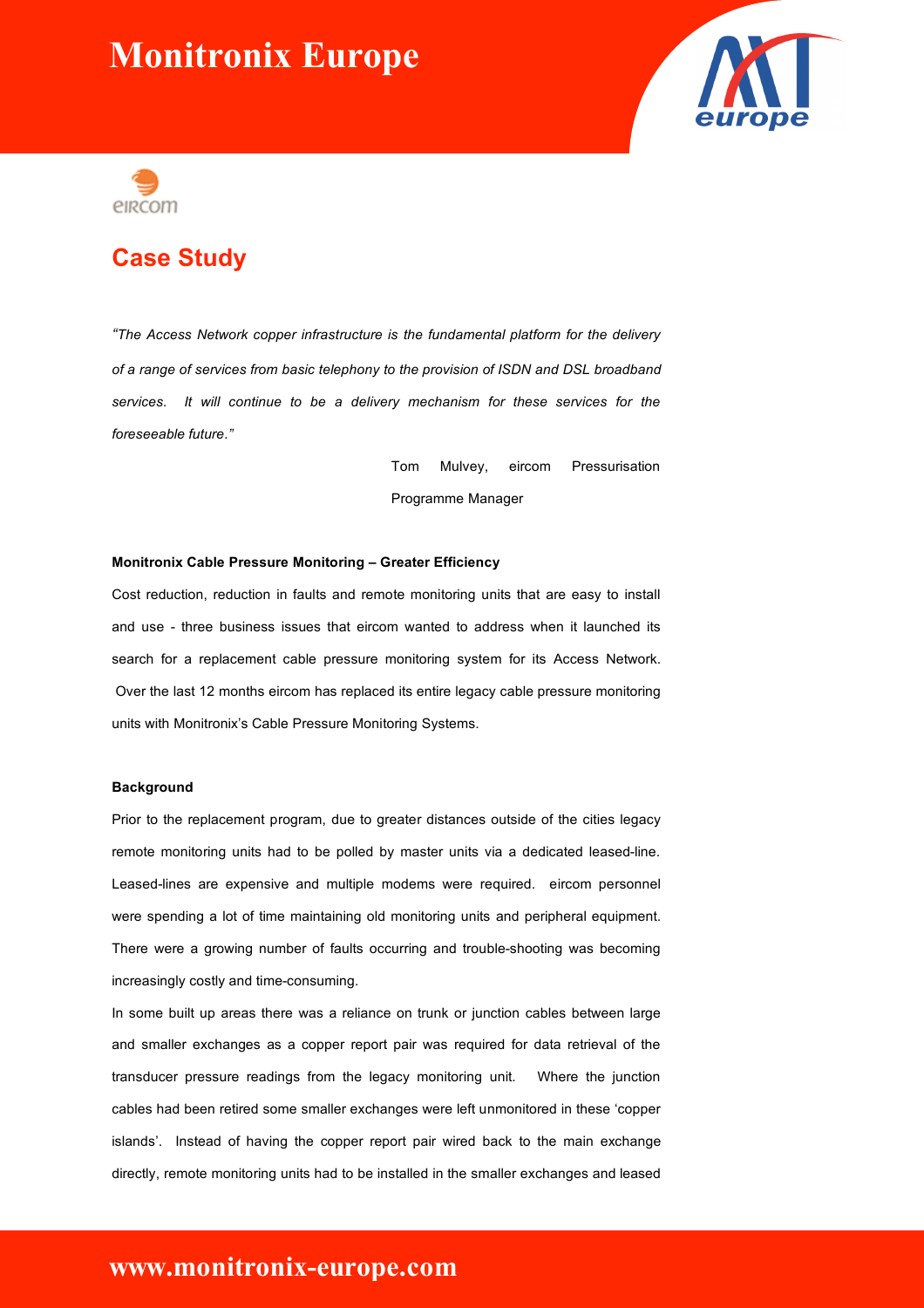

lines were required so that the data could be retrieved by the master unit. This option was becoming cost prohibitive.

eircom required a monitoring system to match this changing infrastructure. eircom also needed a remote monitoring unit that was compact, easy to install, and didn't require a leased line for data retrieval. Monitronix's remote monitoring units have provided this solution. The legacy configuration consisted of four cards installed in a rack in the remote exchange with an external modem attached to a leased line to allow polling from a master unit comprising of another two cards and a modem. This configuration has been replaced by Monitronix's small, compact, wall mounted RMU that has an internal modem built in without the requirement for a leased line. Now staff can configure the frequency that the unit is polled by a central monitoring system. Typically pressure readings are updated on the central monitoring system once an hour, but this can be less or more frequent depending on the manager or staffs' requirements. These units also have built in IP functionality to allow for connection to eircom's LAN and almost instantaneous updating of pressure readings.

*"In a recent migration across seven exchanges 682 transducers were transferred from old legacy equipment. This resulted in a reduction in faults from 71 to 7, an improvement of 90%."*

> Tom Mulvey, eircom Pressurisation Programme Manager

This cost effective solution  $-$  a fraction of the cost of the legacy system  $-$  has also allowed eircom to bring 43 new exchanges that were previously unmonitored onto the monitoring network between February and July 2009.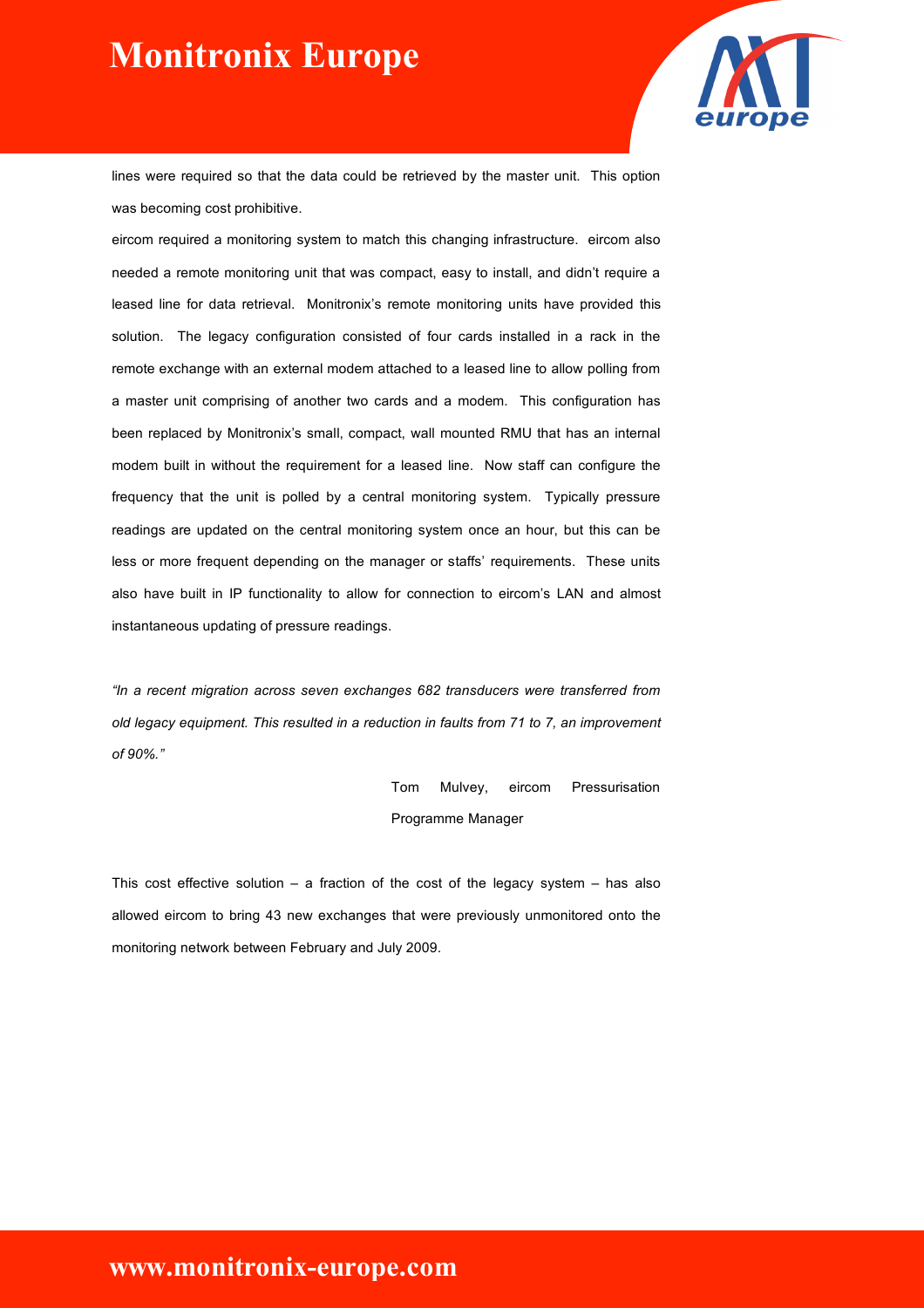



Since 14/09/2008 transducer Nulls ("No Answers") have been reduced by 550, while transducers reading less than 3 lbs of pressure have been reduced significantly from a high of 4,393 on 23/01/2009 to 1,804 on 13/09/2009. These results coincide with Monitronix RMU and DFP installations.

*"Improving the reporting of faults assists the pressurisation teams in focusing on actual system leaks and reduces wasted time spent on a faulty monitoring network."*

Tom Mulvey, eircom Pressurisation

Programme Manager

#### **Digital Flow Panels – Cost Effective Monitoring Of Small Exchanges**

Ultimately, pressure readings from transducers installed at regular intervals in the Telco's network give the greatest picture of the state of health of the cables. Pressure monitoring is an effective and proactive maintenance tool. To bring previously unmonitored, small exchanges (2,000 working lines or less) onto the monitored network, eircom has introduced Monitronix's Digital Flow Panel (DFP) into these exchanges as a cost-effective, complimentary enhancement to pressurised cable network monitoring. By taking only half a day to install and commission a DFP, small exchanges were added to the monitored network quickly. That's why retrofitting pressure machines with DFPs in small, previously unmonitored exchanges makes sense. DFPs are used to replace old, mechanical flow meters that require visits to the exchanges to take manual readings. Now the flow readings of up to 10 cables per panel and the total panel pressure are displayed both locally and remotely on the overhead system. eircom managers and staff can immediately see the air flows on cables in each of these exchanges. Now eircom has full visibility of previously unmonitored pressurised cables.